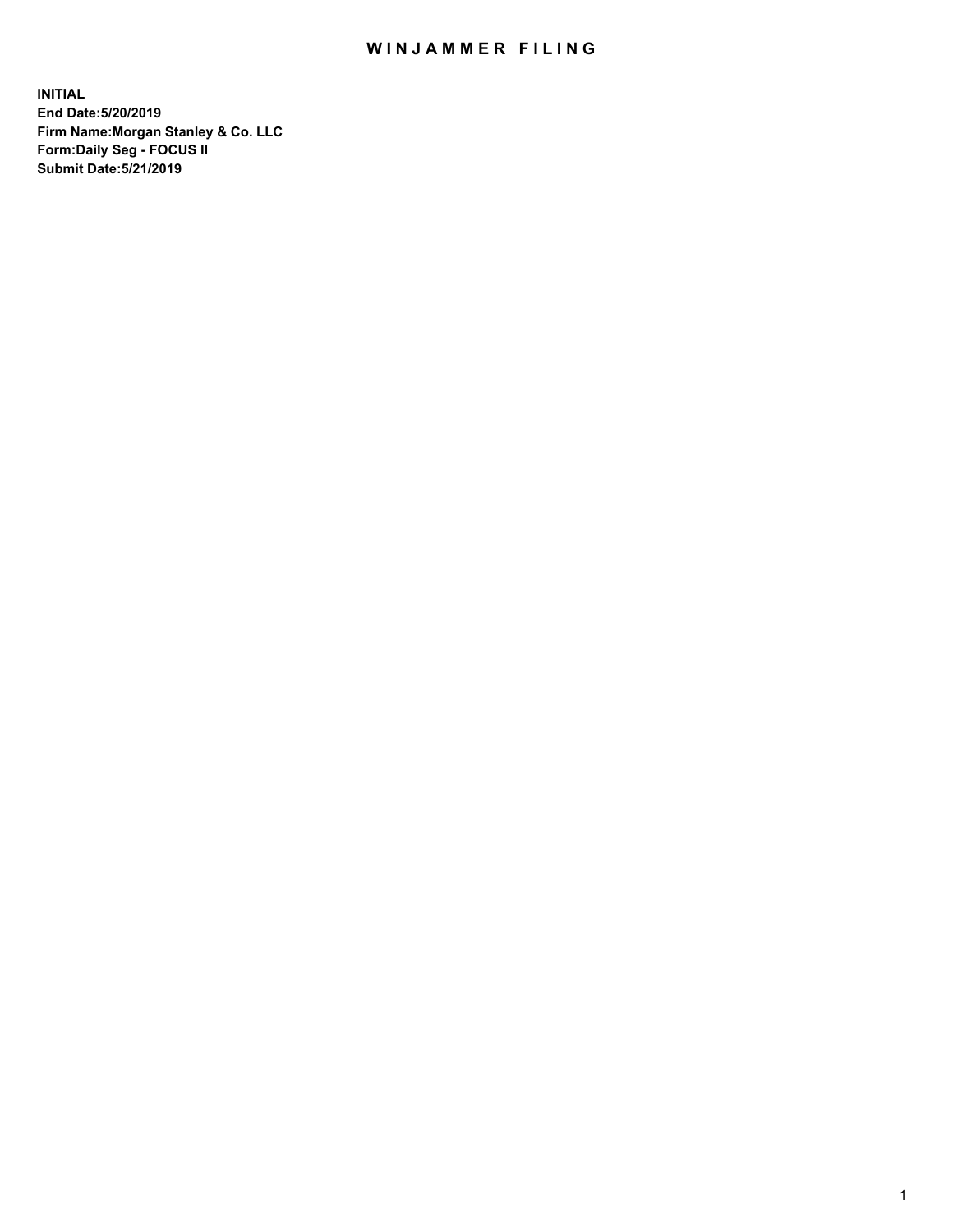**INITIAL End Date:5/20/2019 Firm Name:Morgan Stanley & Co. LLC Form:Daily Seg - FOCUS II Submit Date:5/21/2019 Daily Segregation - Cover Page**

| Name of Company                                                                                                                                                                                                                                                                                                                | Morgan Stanley & Co. LLC                               |
|--------------------------------------------------------------------------------------------------------------------------------------------------------------------------------------------------------------------------------------------------------------------------------------------------------------------------------|--------------------------------------------------------|
| <b>Contact Name</b>                                                                                                                                                                                                                                                                                                            | <b>Ikram Shah</b>                                      |
| <b>Contact Phone Number</b>                                                                                                                                                                                                                                                                                                    | 212-276-0963                                           |
| <b>Contact Email Address</b>                                                                                                                                                                                                                                                                                                   | Ikram.shah@morganstanley.com                           |
| FCM's Customer Segregated Funds Residual Interest Target (choose one):<br>a. Minimum dollar amount: ; or<br>b. Minimum percentage of customer segregated funds required:% ; or<br>c. Dollar amount range between: and; or<br>d. Percentage range of customer segregated funds required between:% and%.                         | 235,000,000<br><u>0</u><br><u>0 0</u><br>0 Q           |
| FCM's Customer Secured Amount Funds Residual Interest Target (choose one):<br>a. Minimum dollar amount: ; or<br>b. Minimum percentage of customer secured funds required:%; or<br>c. Dollar amount range between: and; or<br>d. Percentage range of customer secured funds required between:% and%.                            | 140,000,000<br><u>0</u><br><u>00</u><br>0 <sub>0</sub> |
| FCM's Cleared Swaps Customer Collateral Residual Interest Target (choose one):<br>a. Minimum dollar amount: ; or<br>b. Minimum percentage of cleared swaps customer collateral required:% ; or<br>c. Dollar amount range between: and; or<br>d. Percentage range of cleared swaps customer collateral required between:% and%. | 92,000,000<br><u>0</u><br><u>00</u><br>0 <sub>0</sub>  |

Attach supporting documents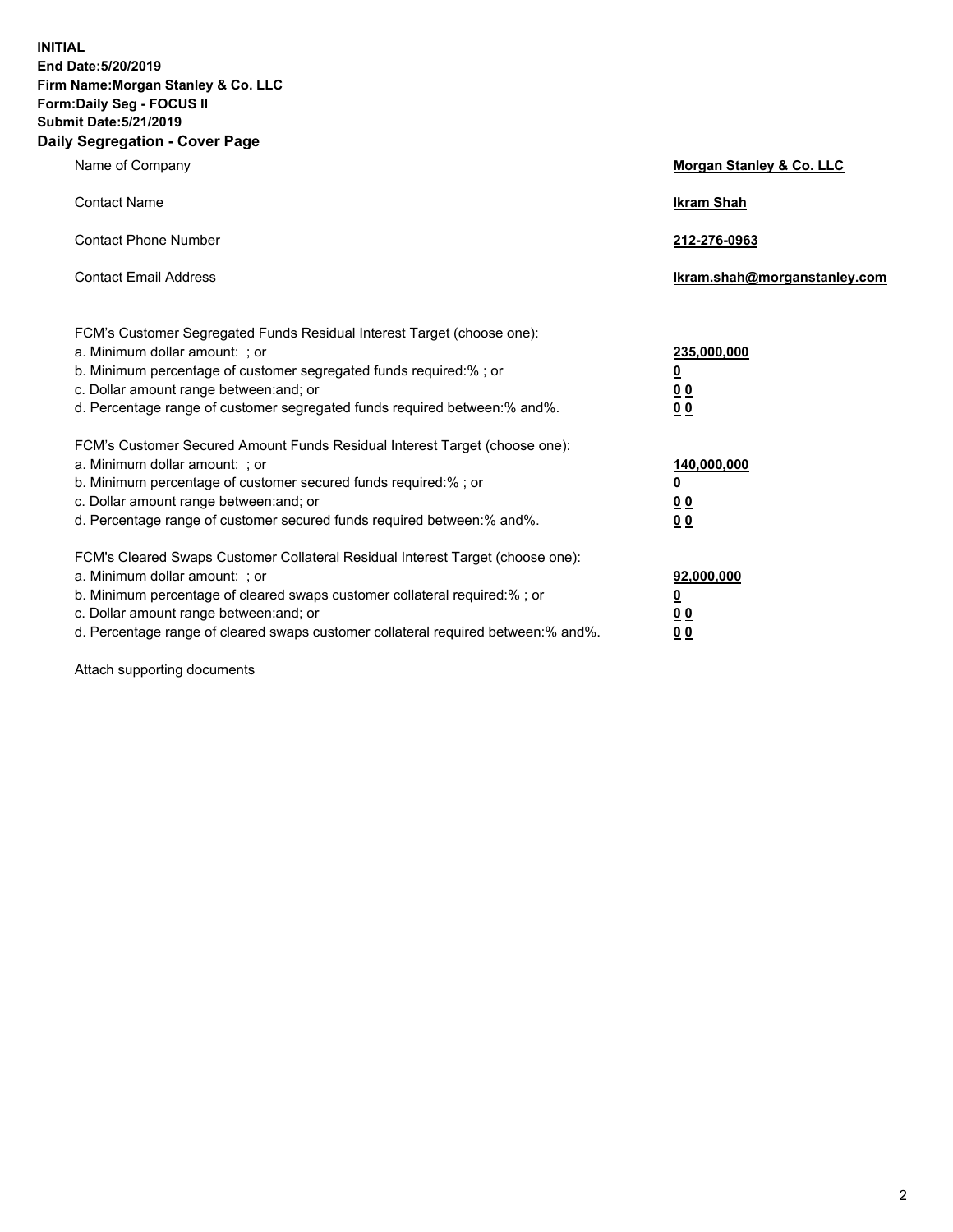## **INITIAL End Date:5/20/2019 Firm Name:Morgan Stanley & Co. LLC Form:Daily Seg - FOCUS II Submit Date:5/21/2019**

## **Daily Segregation - Secured Amounts**

|                | Foreign Futures and Foreign Options Secured Amounts                                         |                                              |
|----------------|---------------------------------------------------------------------------------------------|----------------------------------------------|
|                | Amount required to be set aside pursuant to law, rule or regulation of a foreign            | $0$ [7305]                                   |
|                | government or a rule of a self-regulatory organization authorized thereunder                |                                              |
| 1.             | Net ledger balance - Foreign Futures and Foreign Option Trading - All Customers             |                                              |
|                | A. Cash                                                                                     | 3,093,180,005 [7315]                         |
|                | B. Securities (at market)                                                                   | 2,382,099,601 [7317]                         |
| 2.             | Net unrealized profit (loss) in open futures contracts traded on a foreign board of trade   | -194,193,277 [7325]                          |
| 3.             | Exchange traded options                                                                     |                                              |
|                | a. Market value of open option contracts purchased on a foreign board of trade              | 14,564,850 [7335]                            |
|                | b. Market value of open contracts granted (sold) on a foreign board of trade                | -12,029,719 [7337]                           |
| 4.             | Net equity (deficit) (add lines 1.2. and 3.)                                                | 5,283,621,460 [7345]                         |
| 5.             | Account liquidating to a deficit and account with a debit balances - gross amount           | 188, 357, 533 [7351]                         |
|                | Less: amount offset by customer owned securities                                            | -187,777,463 [7352] 580,070 [7354]           |
| 6.             | Amount required to be set aside as the secured amount - Net Liquidating Equity              | 5,284,201,530 [7355]                         |
|                | Method (add lines 4 and 5)                                                                  |                                              |
| 7.             | Greater of amount required to be set aside pursuant to foreign jurisdiction (above) or line | 5,284,201,530 [7360]                         |
|                | 6.                                                                                          |                                              |
|                | FUNDS DEPOSITED IN SEPARATE REGULATION 30.7 ACCOUNTS                                        |                                              |
| 1.             | Cash in banks                                                                               |                                              |
|                | A. Banks located in the United States                                                       | 367,836,267 [7500]                           |
|                | B. Other banks qualified under Regulation 30.7                                              | 507,989,471 [7520] 875,825,738               |
|                |                                                                                             | [7530]                                       |
| 2.             | Securities                                                                                  |                                              |
|                | A. In safekeeping with banks located in the United States                                   | 555,298,841 [7540]                           |
|                | B. In safekeeping with other banks qualified under Regulation 30.7                          | 0 [7560] 555,298,841 [7570]                  |
| 3.             | Equities with registered futures commission merchants                                       |                                              |
|                | A. Cash                                                                                     | 6,237,823 [7580]                             |
|                | <b>B.</b> Securities                                                                        | $0$ [7590]                                   |
|                | C. Unrealized gain (loss) on open futures contracts                                         | -142,325 [7600]                              |
|                | D. Value of long option contracts                                                           | $0$ [7610]                                   |
|                | E. Value of short option contracts                                                          | 0 [7615] 6,095,498 [7620]                    |
| 4.             | Amounts held by clearing organizations of foreign boards of trade                           |                                              |
|                | A. Cash                                                                                     | $0$ [7640]                                   |
|                | <b>B.</b> Securities                                                                        | $0$ [7650]                                   |
|                | C. Amount due to (from) clearing organization - daily variation                             | $0$ [7660]                                   |
|                | D. Value of long option contracts                                                           | $0$ [7670]                                   |
|                | E. Value of short option contracts                                                          | 0 [7675] 0 [7680]                            |
| 5.             | Amounts held by members of foreign boards of trade                                          |                                              |
|                | A. Cash                                                                                     | 2,436,621,241 [7700]                         |
|                | <b>B.</b> Securities                                                                        | 1,826,800,760 [7710]                         |
|                | C. Unrealized gain (loss) on open futures contracts                                         | -194,050,952 [7720]                          |
|                | D. Value of long option contracts                                                           | 14,564,850 [7730]                            |
|                | E. Value of short option contracts                                                          | -12,029,719 [7735] 4,071,906,180             |
|                |                                                                                             | [7740]                                       |
| 6.             | Amounts with other depositories designated by a foreign board of trade                      | $0$ [7760]                                   |
| 7.             | Segregated funds on hand                                                                    | $0$ [7765]                                   |
| 8.             | Total funds in separate section 30.7 accounts                                               | 5,509,126,257 [7770]                         |
| 9.             | Excess (deficiency) Set Aside for Secured Amount (subtract line 7 Secured Statement         | 224,924,727 [7380]                           |
| $\overline{A}$ | Page 1 from Line 8)<br>$\sim$ $\sim$                                                        | $\overline{110}$ and and $\overline{177001}$ |

- 10. Management Target Amount for Excess funds in separate section 30.7 accounts **140,000,000** [7780]
- 11. Excess (deficiency) funds in separate 30.7 accounts over (under) Management Target **84,924,727** [7785]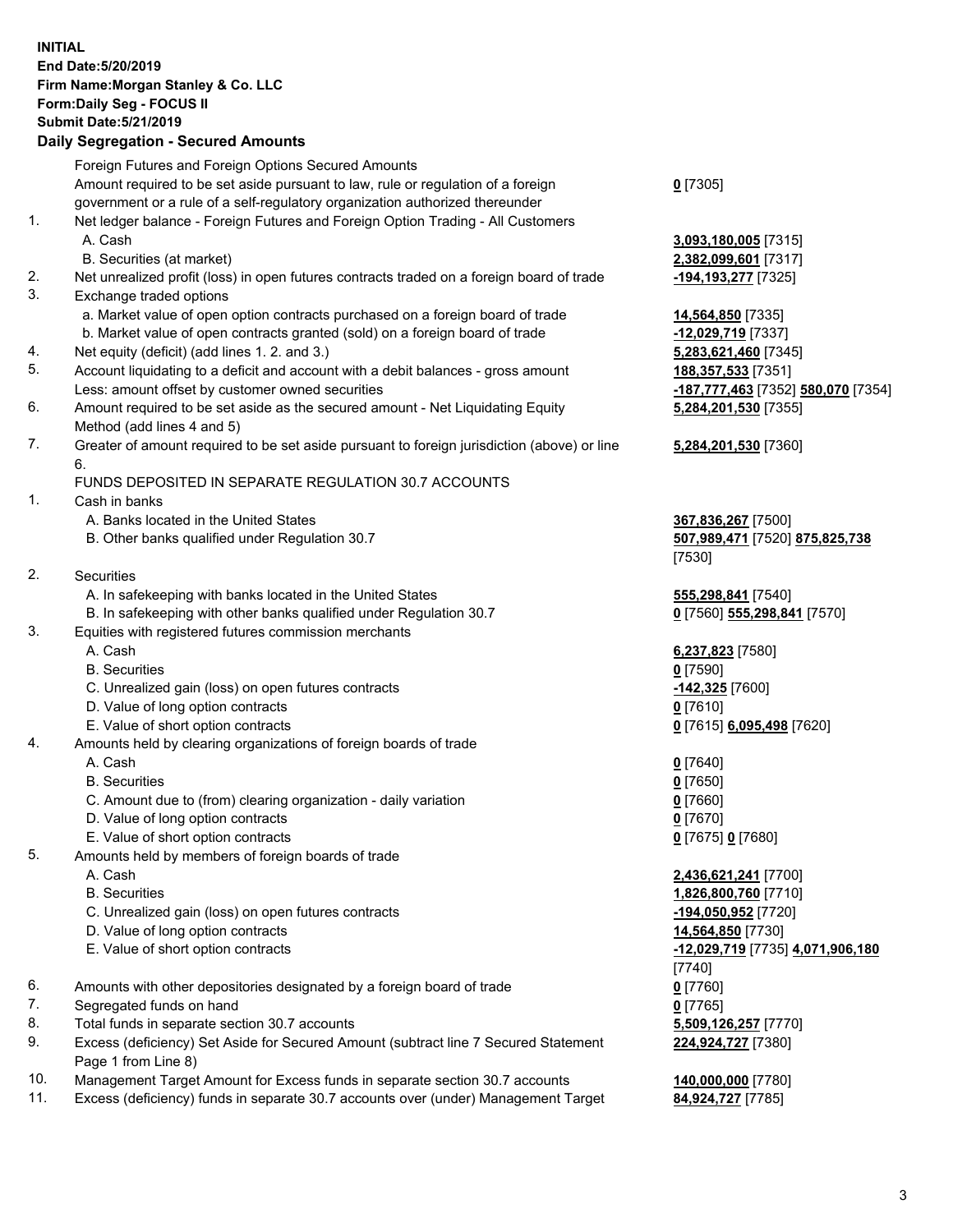|     | <b>INITIAL</b><br>End Date: 5/20/2019<br>Firm Name: Morgan Stanley & Co. LLC<br>Form: Daily Seg - FOCUS II<br><b>Submit Date: 5/21/2019</b> |                                                 |
|-----|---------------------------------------------------------------------------------------------------------------------------------------------|-------------------------------------------------|
|     | Daily Segregation - Segregation Statement                                                                                                   |                                                 |
|     | SEGREGATION REQUIREMENTS(Section 4d(2) of the CEAct)                                                                                        |                                                 |
| 1.  | Net ledger balance                                                                                                                          |                                                 |
|     | A. Cash                                                                                                                                     | 8,808,640,135 [7010]                            |
|     | B. Securities (at market)                                                                                                                   | 6,107,091,010 [7020]                            |
| 2.  | Net unrealized profit (loss) in open futures contracts traded on a contract market                                                          | 1,034,341,154 [7030]                            |
| 3.  | Exchange traded options                                                                                                                     |                                                 |
|     | A. Add market value of open option contracts purchased on a contract market                                                                 | 358,930,566 [7032]                              |
|     | B. Deduct market value of open option contracts granted (sold) on a contract market                                                         | <u>-255,528,483</u> [7033]                      |
| 4.  | Net equity (deficit) (add lines 1, 2 and 3)                                                                                                 | 16,053,474,382 [7040]                           |
| 5.  | Accounts liquidating to a deficit and accounts with                                                                                         |                                                 |
|     | debit balances - gross amount                                                                                                               | 375,736,483 [7045]                              |
|     | Less: amount offset by customer securities                                                                                                  | <mark>-374,893,901</mark> [7047] 842,582 [7050] |
| 6.  | Amount required to be segregated (add lines 4 and 5)                                                                                        | 16,054,316,964 [7060]                           |
|     | FUNDS IN SEGREGATED ACCOUNTS                                                                                                                |                                                 |
| 7.  | Deposited in segregated funds bank accounts                                                                                                 |                                                 |
|     | A. Cash                                                                                                                                     | 4,103,508,877 [7070]                            |
|     | B. Securities representing investments of customers' funds (at market)                                                                      | $0$ [7080]                                      |
|     | C. Securities held for particular customers or option customers in lieu of cash (at<br>market)                                              | 486,696,281 [7090]                              |
| 8.  | Margins on deposit with derivatives clearing organizations of contract markets                                                              |                                                 |
|     | A. Cash                                                                                                                                     | 6,185,505,836 [7100]                            |
|     | B. Securities representing investments of customers' funds (at market)                                                                      | $0$ [7110]                                      |
|     | C. Securities held for particular customers or option customers in lieu of cash (at<br>market)                                              | 5,620,394,729 [7120]                            |
| 9.  | Net settlement from (to) derivatives clearing organizations of contract markets                                                             | <u>-164,243,803</u> [7130]                      |
| 10. | Exchange traded options                                                                                                                     |                                                 |
|     | A. Value of open long option contracts                                                                                                      | <u>358,930,566</u> [7132]                       |
|     | B. Value of open short option contracts                                                                                                     | -255,528,483 [7133]                             |
| 11. | Net equities with other FCMs                                                                                                                |                                                 |
|     | A. Net liquidating equity                                                                                                                   | 6,807,188 [7140]                                |
|     | B. Securities representing investments of customers' funds (at market)                                                                      | $0$ [7160]                                      |
|     | C. Securities held for particular customers or option customers in lieu of cash (at                                                         | $0$ [7170]                                      |
|     | market)                                                                                                                                     |                                                 |
| 12. | Segregated funds on hand                                                                                                                    | $0$ [7150]                                      |
| 13. | Total amount in segregation (add lines 7 through 12)                                                                                        | 16,342,071,191 [7180]                           |
| 14. | Excess (deficiency) funds in segregation (subtract line 6 from line 13)                                                                     | 287,754,227 [7190]                              |
| 15. | Management Target Amount for Excess funds in segregation                                                                                    | 235,000,000 [7194]                              |

16. Excess (deficiency) funds in segregation over (under) Management Target Amount Excess

**52,754,227** [7198]